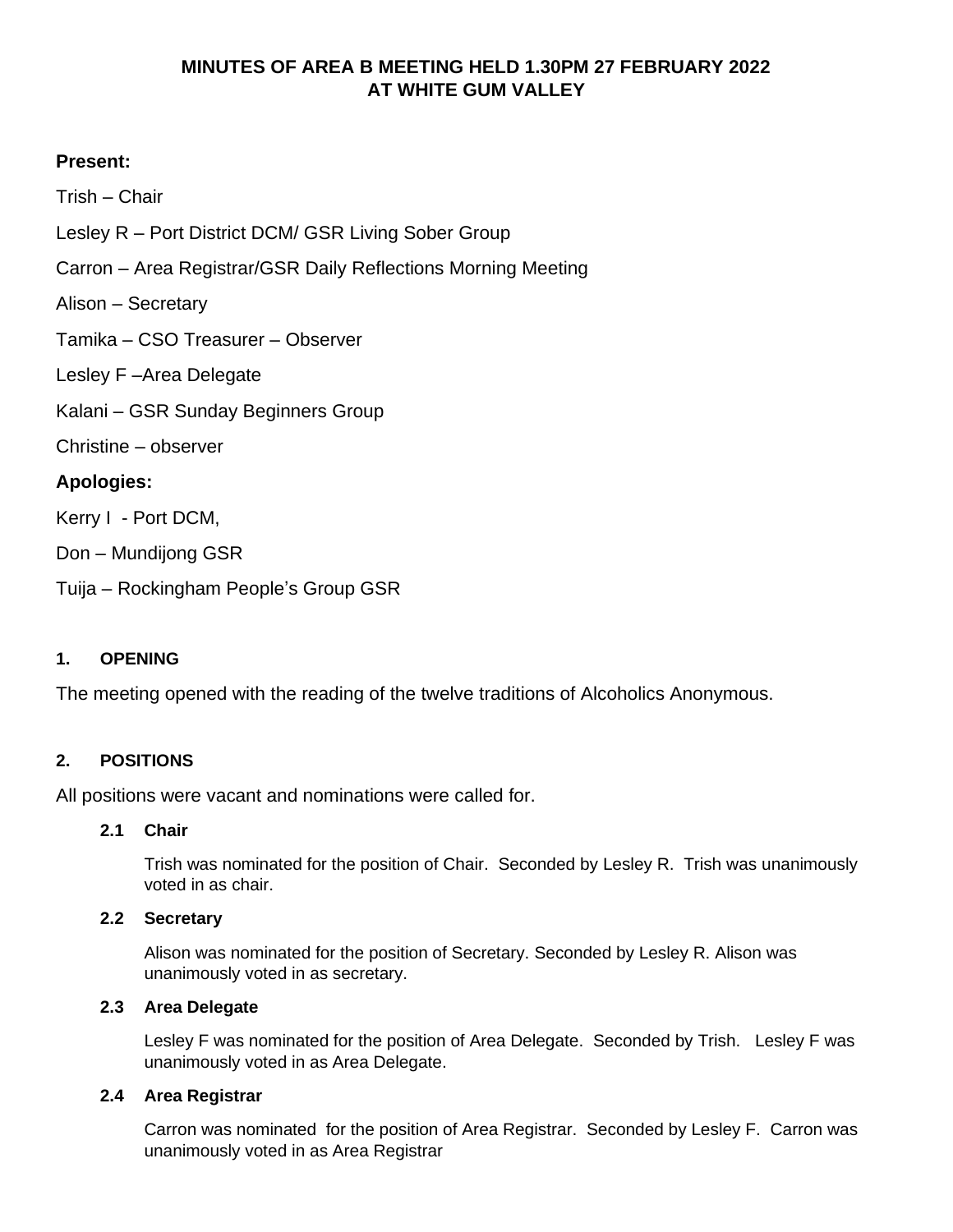### **2.5 Treasurer**

Raji nominated for the position of Treasurer. Seconded by Lesley R. Raji was unanimously voted in as Treasurer.

### **2.6 Vacant Positions**

The remaining vacant positions were: Alternate Delegate, Public Information Cooperation, Cooperation with Professional Community, Treatment Facilities and Correctional Facilites.

::

## **3. REPORTS**

### **3.1 Area Delegate**

Claire (outgoing) Area Delegate will email.

#### **3.2 Treasurer**

Balance: \$3,227.60

(a) Prudent Reserve

It was agreed to set aside the amount of \$1,230. This amount to be the prudent reserve for Area B consisting of:

- \$180 Building rent \$30 per meeting for 6 months
- \$150 Zoom cost \$25 for 6 months
- \$900 Levy for Conference (quarterly)
- **\$1,230 TOTAL**

Thereby leaving the available balance \$1,997.60

(b) Balance Held At CSO

Tamika reported the funds held for Area B at CSO:

\$725.95 Correctional & Treatment Facilities: \$403.20 Public Information

### **\$1,129.15 TOTAL**

## **3.3 District Committee Member (Port District) - Lesley R**

(a) District Meetings

Service Positions on the Port District Committee have recently been rotated. The secretary position is currently vacant and Port is looking for members to fill this role with help and support available in this position.

Meetings of Port District will return to the Willagee Clubhouse, anticipated to be approximately May/June this year (when the renovations/works at the venue are complete).

Port District are meeting on a bimonthly basis, the next meeting to take place in April.

(b) Events

Pleased to report Port District recently held successful and enjoyable NYE event for members and families at St Pauls Church, Beaconsfield.

A future AA event is planned for the opening of the renovated Willagee Clubhouse later in the year.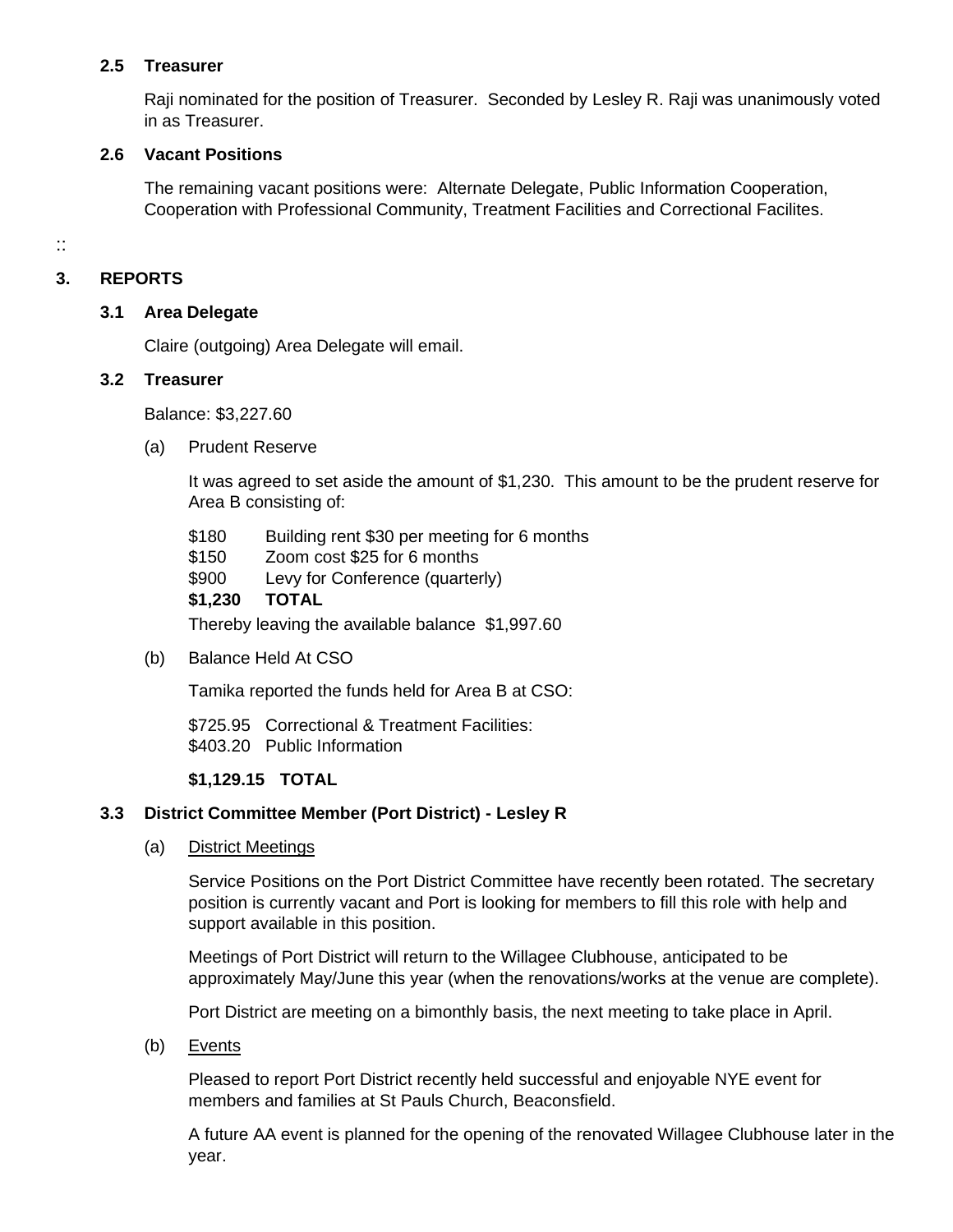(c) Funds

Port District are recommending a contribution of \$1,500 from their funds to the Host Planning Committee for the Perth 2023 National Convention.

Sufficient funds have been set aside to hold as the prudent reserve for Port District.

### **3.4 Central Service Office – Tamika, Treasurer CSO**

Nothing to report. Happy to participate as needed to the meeting and answer any questions.

### **3.5 Daily Reflections – Carron, GSR**

Carron confirmed the Daily Reflections is a 30 minute daily meeting hosted on zoom. Daily Reflections attendance sees between 25 to 50 members at each of its daily meetings.

The group's donation plan contributes to General Service Office and Central Service Office.

#### **3.6 Living Sober – Lesley R**

Meeting is running well, the members attending provide a good mix of sobriety.

All service positions are filled.

Living Sober will return to the Willagee Clubhouse later this year on completion of the renovations at the venue.

## **3.7 ABC Steps Group – Lesley R (on behalf of ABC Steps GSR)**

Lesley advised that ABC Steps is a strong meeting. Follows the format of a steps group, reading from literature and covering a different step each week.

### **3.8 Fremantle Beginner's Group – Kaliani, GSR**

Kalani reported Fremantle Beginners Group has approximately 15 to 20 members at their weekly meeting, the attendance is generally 75% males 25% females.

The Group is not currently following a donation plan as no funds are available following meeting expenses (i.e. rent for the venue).

### **4. AREA B MEETINGS**

#### **4.1 Meeting Frequency**

Discussed – and nominated to hold bi monthly. Carried by majority vote.

### **4.2 Meeting Dates**

Agreed as below:

Saturday 2 April

Saturday 4 June

Saturday 6 August

Saturday 1 October

Saturday 3 December

**Action**: Alison to advise dates to Serenity. Raji to set up paid zoom meeting

### **5. Distribution of Funds**